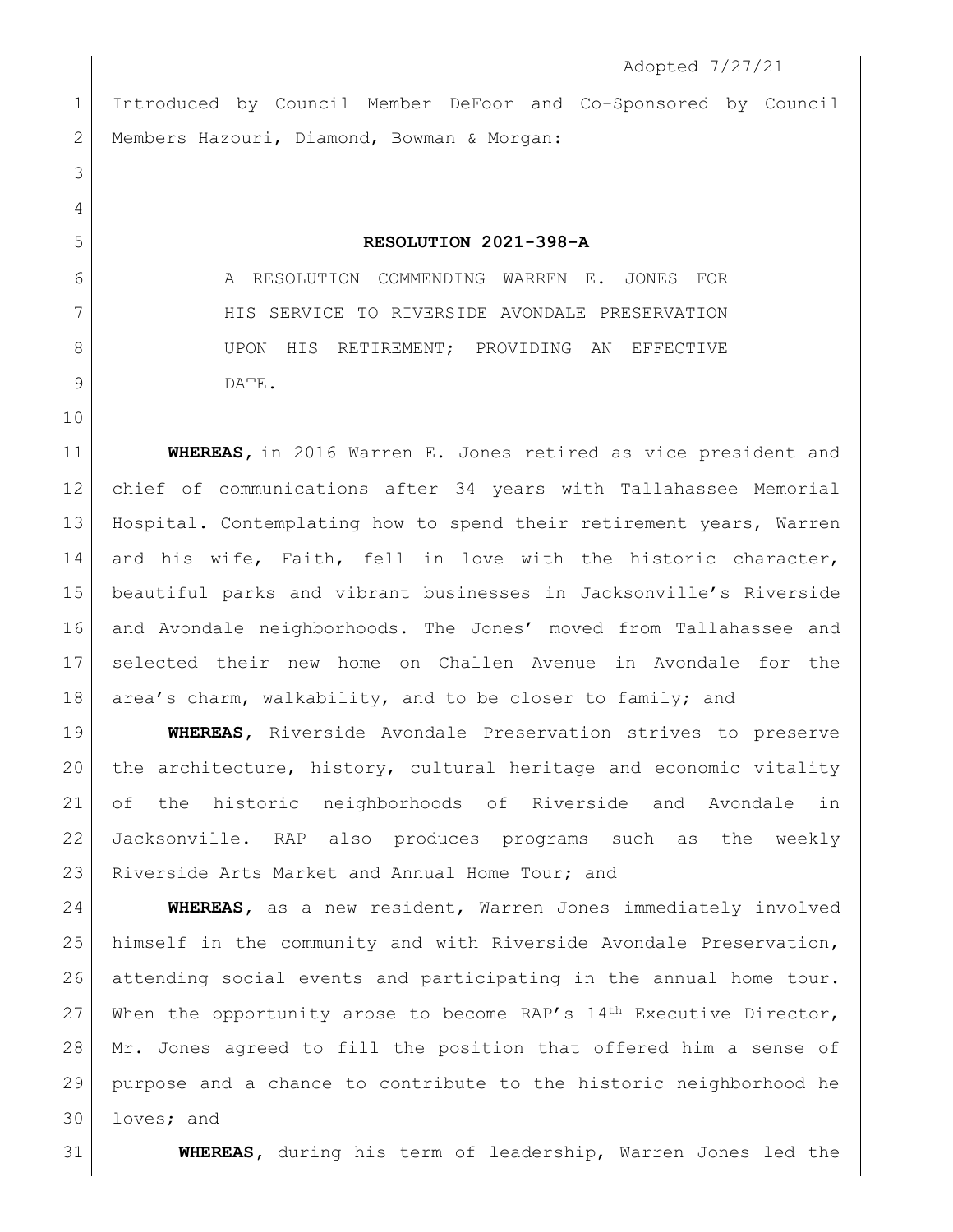Historical Tourism Taskforce with the Jacksonville Historical Society and Consortium in partnership with Visit Jacksonville in 3 order to identify historic sites across the city for visitors and residents alike to experience. He was instrumental in this process and helped create a foundation for access to historic and heritage tourism through an online platform on the Visit Jacksonville website that is a benefit to all citizens and visitors of our city; and

 **WHEREAS,** there were numerous zoning and historic preservation initiatives where Warren Jones took a leadership role, along with 11 RAP's zoning and historic preservation committee, to advocate for outcomes intended to maintain the historic fabric and livability of our neighborhood. Warren also oversaw the formation of the Parks Standing Committee dedicated to improving park maintenance, developing a vibrant parks stewardship program, connecting the parks via wayfinding, advocating for tree planting and working with the City Parks Department on ways to further upgrade or activate 18 the 26 parks in Avondale and Riverside; and

 **WHEREAS,** Warren Jones considered resiliency and sustainability top priorities in all RAP projects, and collaborated with City Council and other agencies to enhance the Riverside Avondale tree canopied roads with new plantings. Mr. Jones' tenure brought about 23 | the formation and facilitation of the 5 Points Collaborative, a group of stakeholders, merchants, churches, organizations and individuals with the objective of developing ideas for 5 Points, connecting parks, highlighting events, advocating for CIP projects, 27 improving maintenance and landscaping; and

 **WHEREAS,** during his tenure as RAP's Executive Director, Warren Jones faced unexpected challenges associated with the COVID-19 pandemic, but still endeavored to benefit his neighborhood and share its unique character with the rest of the city. This year

 $-2 -$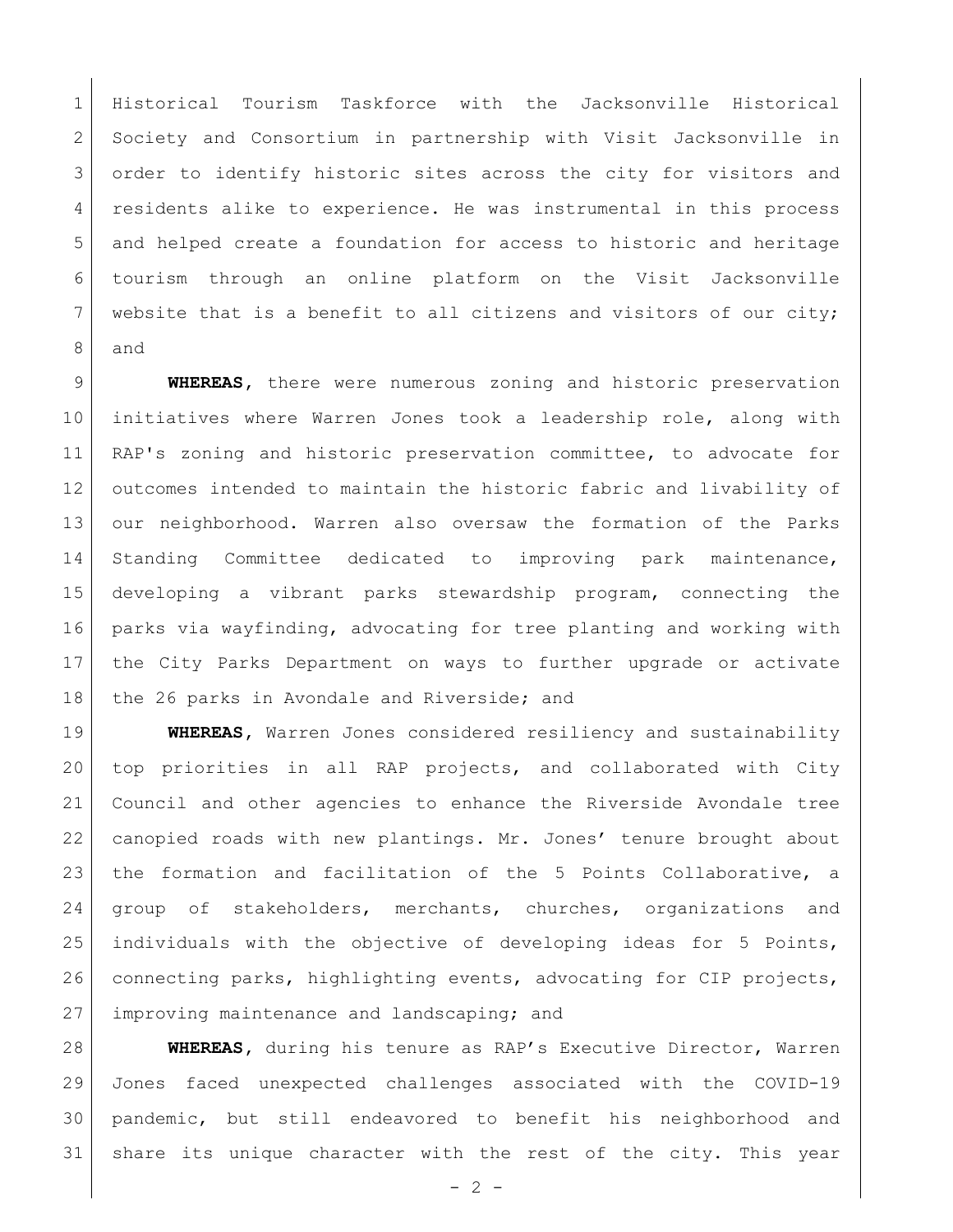1 there was a RAP Garden Tour, the first in many years, where participants were able to enjoy gardens as diverse as the architecture of the neighborhood, and RAP carried on the three- decade-old holiday tradition, Luminaria, as a way to build a sense of community in a socially distanced fashion under pandemic restrictions. The pandemic also impacted RAP's annual preservation awards, wherein there was a newly added COVID-19 Innovation Award category. Warren's fiscally responsible leadership and decisions during the pandemic allowed RAP to emerge from COVID as a healthy organization despite Riverside Arts Market (RAM) and other fundraising events either postponed or cancelled during that time. 12 Warren, along with the RAM team, gave oversight to the successful, responsible, safe restart of RAM as approved by the City of 14 Jacksonville; now therefore

**BE IT RESOLVED** by the Council of the City of Jacksonville:

**Section 1.** The City of Jacksonville hereby commends Warren Jones for his service to his neighbors, to Riverside Avondale Preservation and to our city. Jacksonville City Council appreciates Mr. Jones for his leadership during both the usual and the more challenging circumstances, congratulates him upon his retirement, and wishes the best to him and his family in all their 22 future endeavors.

 **Section 2. Effective Date.** This Resolution shall become effective upon signature by the Mayor or upon becoming effective 25 without the Mayor's signature.

Form Approved:

30 | /s/ Paige H. Johnston

Office of General Counsel